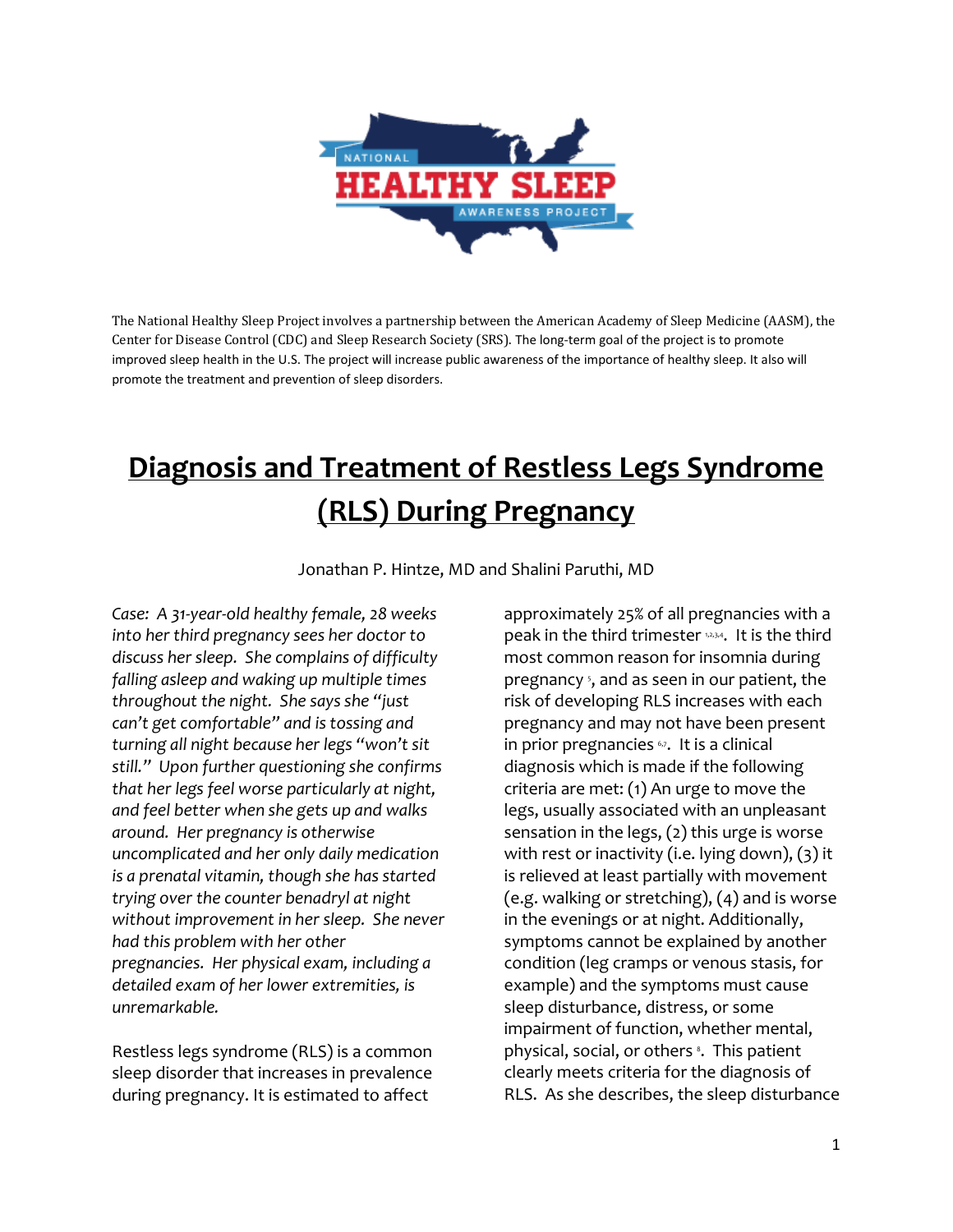commonly observed in RLS is at sleep onset and may impact sleep maintenance as well 2,3,9-12.

Although the pathophysiology of RLS in pregnancy is still under investigation, in the general population there is evidence that genetics, the central dopamine system, and iron all play roles  $337$ . The role of iron is of particular interest during pregnancy, as many women develop iron deficiency during pregnancy <sup>8</sup>. Specifically, iron is a known cofactor for the enzyme tyrosine hydroxylase, which is a rate-limiting reaction of dopamine production and has been hypothesized as a connection between low iron status and RLS <sup>5</sup>. Therefore, it is not surprising the same population who is at a higher risk of iron deficiency is at a higher risk of developing RLS.

Recently, the International RLS Study Group (IRLSSG) published clinical guidelines for the diagnosis and treatment of RLS during pregnancy <sup>9</sup>. The first step is to accurately diagnose RLS with the above criteria, and assess severity and possible comorbid depression <sup>20</sup>. Next, assessing iron status should be done by checking a serum ferritin, and this may also include a hemoglobin, iron, TIBC, and percent transferrin saturation as deemed appropriate. It is notable that ferritin is an acute phase reactant and may be elevated if there is a concurrent illness or chronic inflammation, making additional iron studies more useful. Ferritin levels below 75 mcg/L should be treated with oral iron supplementation of 65 mg elemental iron 1-2 times daily  $\alpha$ , and advising patients to take vitamin C together with iron can improve absorption  $22$ . Repeat ferritin levels should be checked after 6-12 weeks to monitor a response. If there is a failure of response to oral iron and ferritin remains below 30 mcg/L, intravenous iron

can be considered 23,24 though is rarely needed.

Patients with RLS that is refractory to iron supplementation, or patients with an initial ferritin over 75 mcg/L may be considered for dopamine therapy specifically with carbidopa/levodopa. Low-dose clonazepam in the evening may also be considered <sup>9</sup>. As with any medication considered during pregnancy, side effects, and the benefit to potential harm ratio must be discussed openly with each patient. However, even in patients with refractory RLS, reassurance can be given that most cases of pregnancyrelated RLS will improve or resolve within one month after delivery <sup>13</sup>.

Non-pharmacologic treatment considerations which have been proven to improve RLS include moderate-intensity exercise, yoga, massage, and pneumatic compression devices 25-27. Anecdotally, many patients describe relief with compression stockings during the day, warm bath/shower before bedtime, or wearing socks to sleep.

Lastly, care should be taken to avoid common RLS exacerbating factors, such as sedating antihistamines like our patient has tried.

*Case conclusion: The patient and her physician decide to check her hemoglobin and ferritin. They find that her ferritin is only 8mcg/L and begin an additional iron supplement in addition to her prenatal vitamin. Within3 weeks she has significant improvement in her leg restlessness and is now able to fall asleep more quickly and sleep through the night.*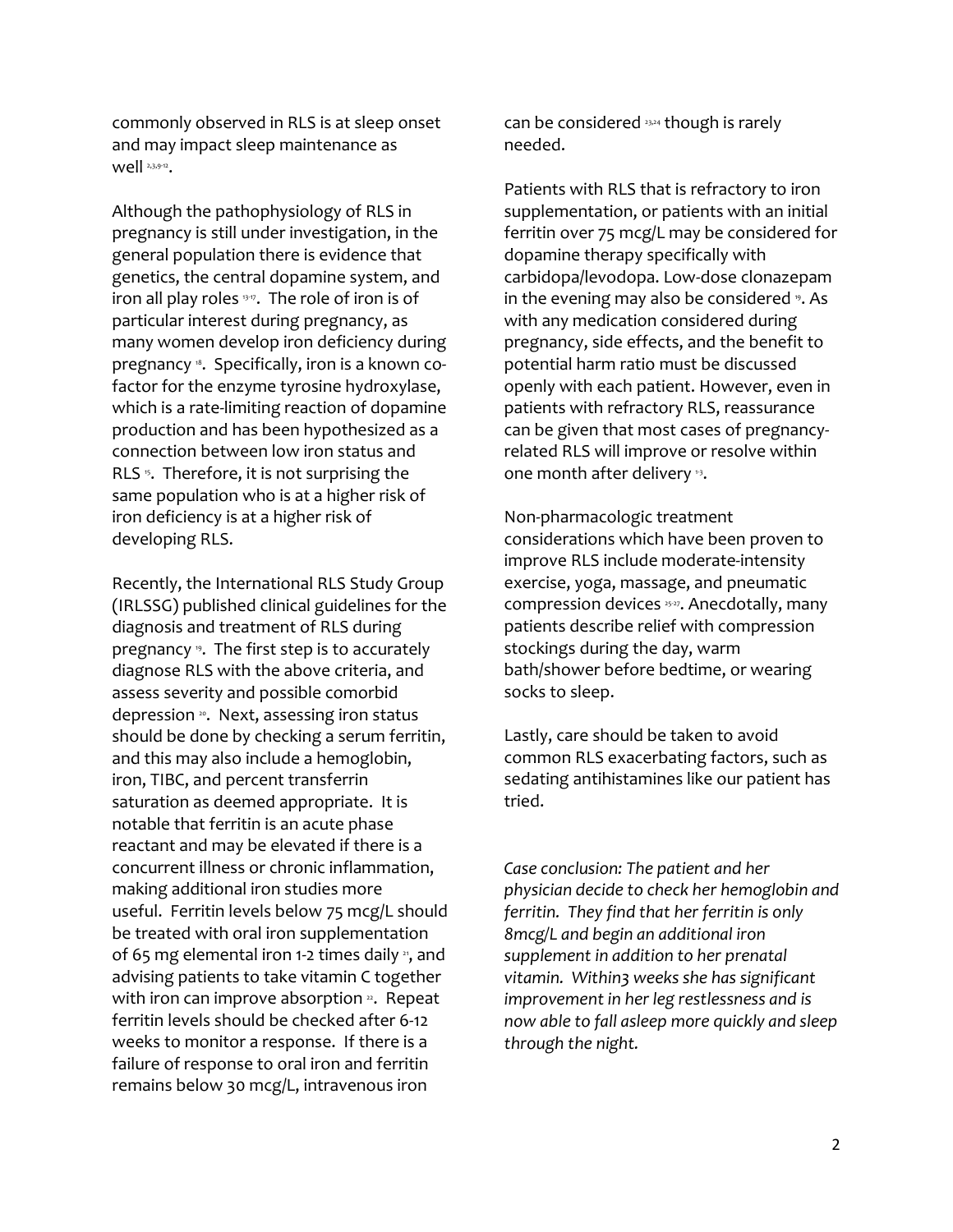## **References**

- 1. M. Manconi, V. Govoni, A. De Vito, N.T. Economou, E. Cesnik, I. Casetta, *et al.*  Restless legs syndrome and pregnancy. Neurology, 63 (2004), pp. 1065–1069.
- 2. A. Hubner, A. Krafft, S. Gadient, E. Werth, R. Zimmermann, C.L. Bassetti. Characteristics and determinants of restless legs syndrome in pregnancy: a prospective study. Neurology, 80 (2013), pp. 738–742.
- 3. J.P. Neau, A. Porcheron, S. Mathis, A. Julian, J.C. Meurice, J. Paquereau, *et al.*  Restless legs syndrome and pregnancy: a questionnaire study in the Poitiers District, France. Eur Neurol, 64 (2010), pp. 268–274.
- 4. Ismailogullari, S., Ozturk, A., Mazicioglu, M.M., Serin, S., Gultekin, M., and Aksu, M. Restless legs syndrome and pregnancy in Kayseri, Turkey: a hospital based survey. Sleep Biol Rhythms. 2010; 8: 137–143.
- 5. Kızılırmak, A., Timur, S., and Kartal, B. Insomnia in pregnancy and factors related to insomnia. Sci World J. 2012; 2012: 1–8
- 6. Berger, K., Luedemann, J., Trenkwalder, C., John, U., and Kessler, C. Sex and the risk of restless legs syndrome in the general population. Arch Intern Med. 2004; 164: 196–202.
- 7. Pantaleo, N.P., Hening, W.A., Allen, R.P., and Earley, C.J. Pregnancy accounts for most of the gender difference in prevalence of familial RLS. Sleep Med. 2010; 11: 310–313.
- 8. American Academy of Sleep Medicine. International classification of sleep disorders, 3rd ed. Darien, IL: American Academy of Sleep Medicine, 2014.
- 9. Vahdat, M., Sariri, E., Miri, S., Rohani, M., Kashanian, M., Sabet, A. et al. Prevalence and associated features of restless legs syndrome in a population of

Iranian women during pregnancy. Int J Gynecol Obstetrics. 2013; 123: 46–49.

- 10. de Castro, C.H., Martinez, F.G., Angulo, A.M., and Alejo, M.A. Restless legs syndrome in pregnancy. Aten Primaria. 2007; 39: 625–626.
- 11. Chen, P.-H., Liou, K.-C., Chen, C.-P., and Cheng, S.-J. Risk factors and prevalence rate of restless legs syndrome among pregnant women in Taiwan. Sleep Med. 2012; 13: 1153–1157.
- 12. Minar, M., Habanova, H., Rusnak, I., Planck, K., and Valkovic, P. Prevalence and impact of restless legs syndrome in pregnancy. Neuro Endocrinol Lett. 2013; 34: 366–371.
- 13. Trenkwalder, C., Hogl, B., and Winkelmann, J. Recent advances in the diagnosis, genetics and treatment of restless legs syndrome. J Neurol. 2009; 256: 539–553.
- 14. Picchietti, M.A. and Picchietti, D.L. Advances in pediatric restless legs syndrome: iron, genetics, diagnosis and treatment. Sleep Med. 2010; 11: 643–651.
- 15. Allen, R. Dopamine and iron in the pathophysiology of restless legs syndrome (RLS). Sleep Med. 2004; 5: 385–391.
- 16. Clemens, S., Rye, D., and Hochman, S. Restless legs syndrome: revisiting the dopamine hypothesis from the spinal cord perspective. Neurology. 2006; 67: 125–130.
- 17. Dauvilliers, Y. and Winkelmann, J. Restless legs syndrome: update on pathogenesis. Curr Opin Pulm Med. 2013; 19: 594–600.
- 18. DeMayer EM, Tegman A. Prevalence of anaemia in the World. *World Health Organ Qlty* 1998; *38*: 302-16.
- 19. Picchietti DL, et al. Consensus clinical practice guidelines for the diagnosis and treatment of restless legs syndrome/Willis-Ekbom disease during pregnancy and lactation, Sleep Medicine